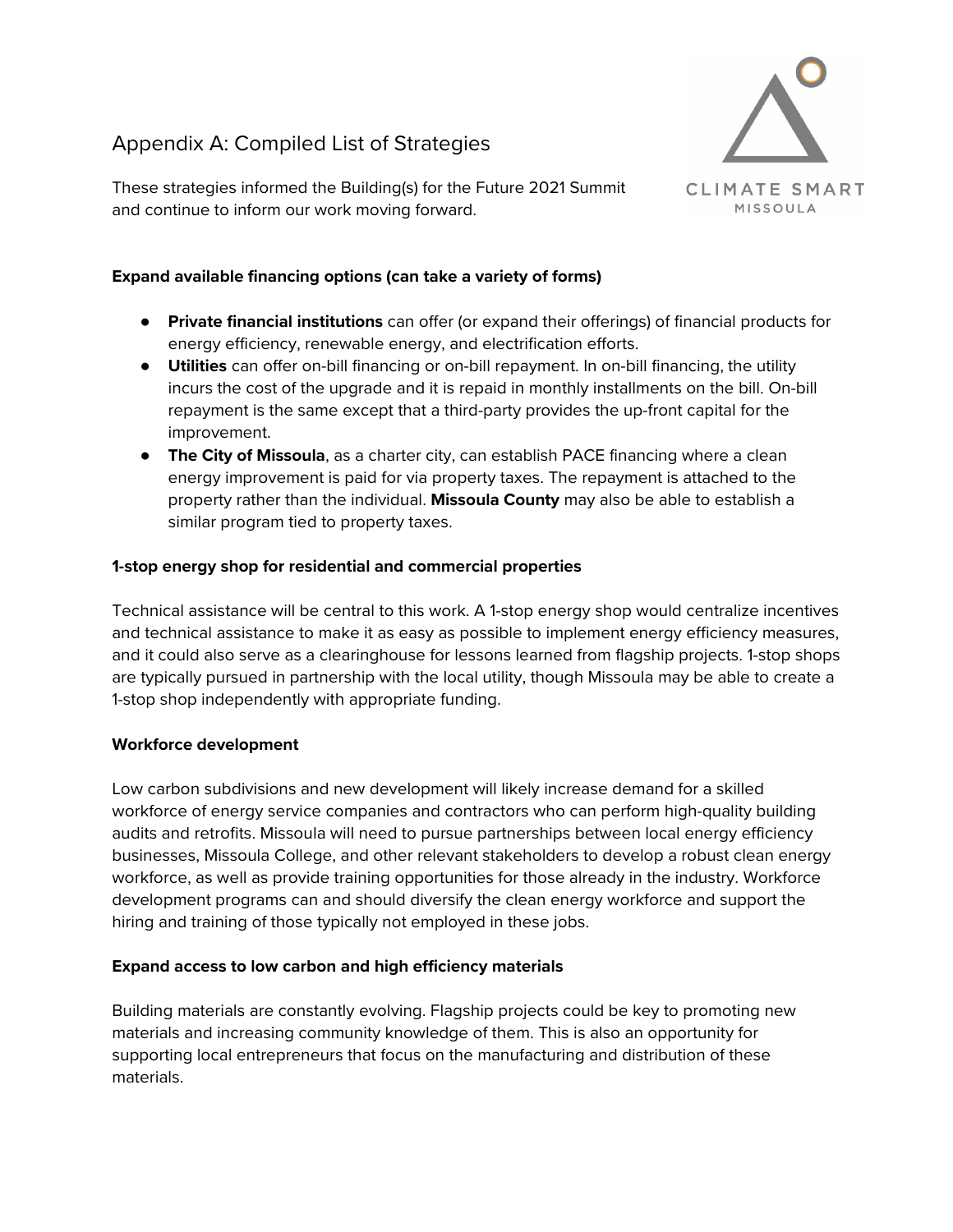# **Developer Incentive: Density Bonus**

A density bonus provides the opportunity to build more units per acre in exchange for developers meeting the higher-than-code performance standard. Greater density offers cobenefits as well, such as reduction of urban sprawl and vehicle miles traveled. Challenges could include neighborhood resistance to larger development projects or tension with other community objectives that may be interested in leveraging density.[1](#page-1-0) Successful implementation would need to consider the size and type of density bonus to offset the higher costs of green-certified construction and ensure that the value of the incentive matched the cost of achieving the higher performance standard.<sup>[2](#page-1-1)</sup> Austin, TX and Seattle, WA both offer density bonuses for green building projects.

# **Developer Incentive: Reduced Parking Requirements**

Minimum parking requirements incur a myriad of direct and indirect environmental detriments, while also increasing the cost of development. By requiring a number of parking spaces attached to both residential and nonresidential developments, cities artificially reduce their density, increase development costs and make their spaces more auto-centric and less pedestrian friendly.<sup>[3](#page-1-2)</sup> On a per-unit basis, parking requirements can add up to \$50,000 to development costs and could be a viable incentive for green building projects.<sup>4</sup>

This type of incentive can most readily be applied to multifamily dwelling units, which require between 0.7[5](#page-1-4) and 2.0 parking spaces per dwelling units.<sup>5</sup> Detached single family homes and commercial properties may also be able to be included in such an incentive program. Policy design and training of city zoning officials would represent the sole cost of implementation of such a policy. Co-benefits include an increase in walkability (with its associated environmental and health benefits), $6$  and potential challenges may be citizen demand for ample parking spaces. Flagstaff, AZ and Denver, CO both offer this incentive to green building projects.

# **Developer Incentive: Impact and/or Permit Fees Reduced**

Impact and permitting fees can be offered as a financial incentive for developers to use green building practices. Missoula requires developers to pay for impact and permit fees for both residential and non-residential development.<sup>[7](#page-1-6)</sup> This incentive for meeting green building criteria

<span id="page-1-1"></span><span id="page-1-0"></span><sup>1</sup> The City of Missoula's *A Place to Call Home* report identifies density bonuses as a potential strategy. <sup>2</sup> ["Green Building Incentive Trends.](https://www.naco.org/sites/default/files/documents/GB%20Issue%20Brief-Green%20Building%20Incentive%20Trends.pdf)" American Institute of Architects, n.d.

<span id="page-1-2"></span><sup>&</sup>lt;sup>3</sup> Michael Lewyn and Kristoffer Jackson. "How Often Do Cities Mandate Smart Growth or Green [Building?"](https://www.mercatus.org/system/files/Lewyn-Mandating-SmartGrowth.pdf) Arlington, VA: George Mason University, October 2014.

<span id="page-1-3"></span><sup>4</sup> Hannah Hoyt and Jenny Schuetz. ["Parking Requirements and Foundations Are Driving up the Cost of](https://www.brookings.edu/research/parking-requirements-and-foundations-are-driving-up-the-cost-of-multifamily-housing/)  [Multifamily Housing.](https://www.brookings.edu/research/parking-requirements-and-foundations-are-driving-up-the-cost-of-multifamily-housing/)" Brookings Institute, June 2, 2020.

<span id="page-1-4"></span><sup>5</sup> [Title 20. Table 20.60—1 Off-Street Parking Schedule](http://www.ci.missoula.mt.us/DocumentCenter/View/30846/Municipal-Code-Title-20-Zoning-PDF-version?bidId=) (n.d.).

<span id="page-1-5"></span><sup>&</sup>lt;sup>6</sup> ["Encouraging Green Building Practices.](https://www.washington-apa.org/assets/docs/2015/Ten_Big_Ideas/October_Revisions/green_building_11.7.15.pdf)" American Planning Association - Washington Chapter, November 2015.

<span id="page-1-6"></span><sup>&</sup>lt;sup>7</sup> City of Missoula, MT. ["Impact Fees,](https://www.ci.missoula.mt.us/141/Impact-Fees)" n.d.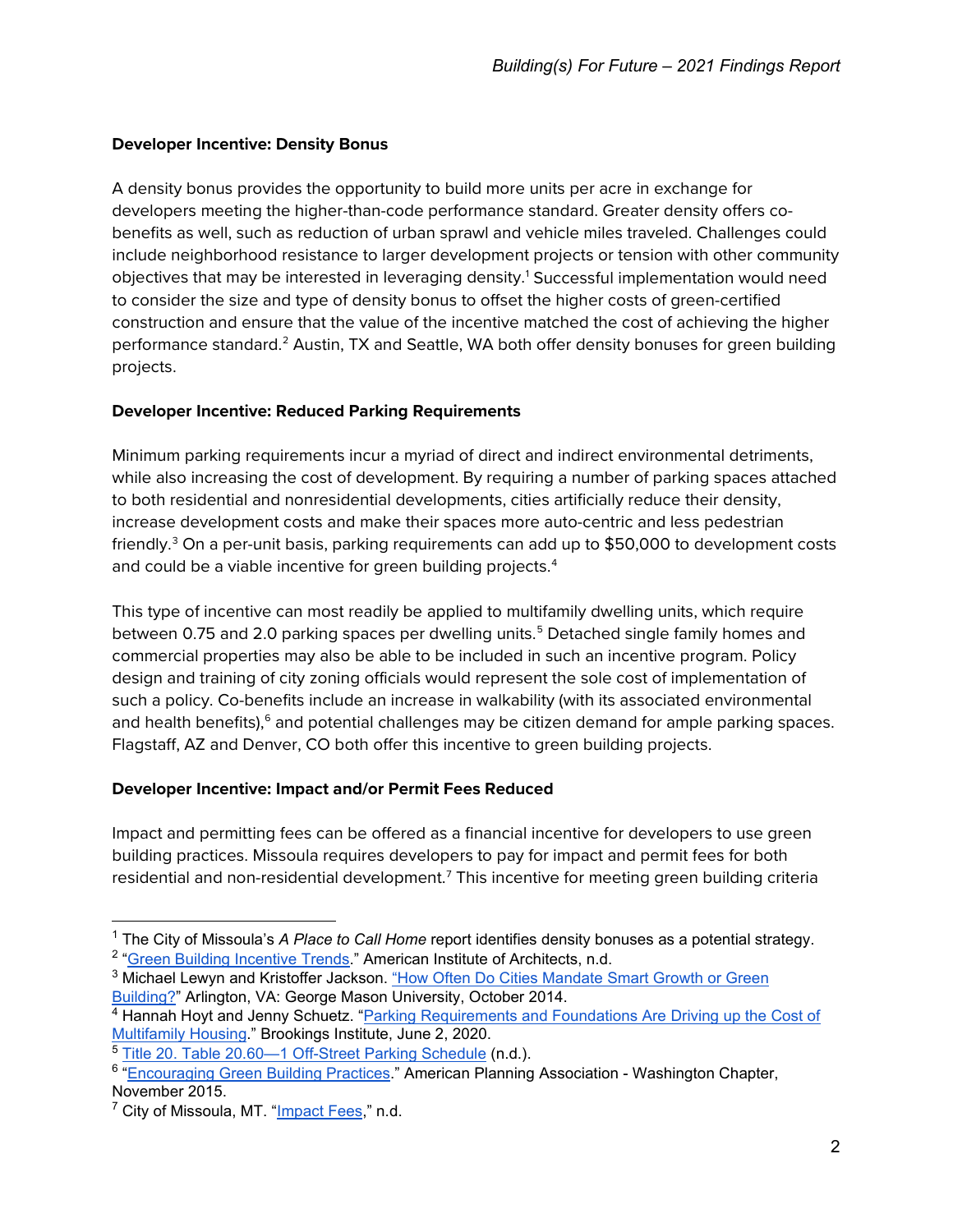would have low barriers to program development, and it is currently in place in San Diego, CA and St. Petersburg, FL.

### **Developer Incentive: Permit Process Expedited**

Review and permitting processes can often be lengthy, in some municipalities these processes can take up to 18 months. Reducing the duration of the review and permitting process, in exchange for committing to specific green building standards, can result in significant cost savings for the developer. This allows a municipality to offer a significant incentive with little or no financial investment, since it only requires a shift in permitting priority.<sup>[8](#page-2-0)</sup> San Diego, CA currently has a successful expedited permit process program to encourage green building.

### **Developer Incentive: Property Tax Abatement**

Missoula could offer developers a period of tax abatement on properties that meet green building criteria. These abatements have the benefit of being flexible on the time period allotted by the city (taxes could be abated for 3, 5, 10 years, etc. depending on program design). This type of green building development incentive is becoming increasingly popular with other municipalities - Cincinnati, OH, Cleveland, OH, Baltimore, MD, and Virginia Beach, VA have successful property tax abatement programs.<sup>[9](#page-2-1)</sup>

### **Developer Incentive: TIF Funding Availability**

Tax Increment Financing (TIF) is a method of financing a project or development in a designated geographic area based on the anticipated increase in property tax that will be generated by the project.<sup>[10](#page-2-2)</sup> TIF funding is used to leverage public investment into additional private capital, and could be made available in "zones" to projects that reach certain energy use or emissions criteria. A local government could issue municipal or private bonds to raise capital for a largescale project that meets these criteria, and use the TIF revenue to service bond payments. Alternatively, a local government could use TIF revenue incrementally—as the revenue is collected—to pay for smaller-scale green infrastructure projects.

TIF programs and districts are allowed for certain uses in Montana, and the state identifies several types of projects for infrastructure development, like bike racks and tree planting, that TIF funding may be used for when procured.<sup>[11](#page-2-3)</sup> The Sawmill District in Missoula used TIF funding for initial development. Additionally, TIFs have received significant criticism and opposition due to the potential of TIF financing to divert property tax revenue from other municipal needs, such as school funding, as well as concerns over displacement and gentrification.

<span id="page-2-0"></span><sup>&</sup>lt;sup>8</sup> ["Financing and Encouraging Green Building in Your Community.](https://www.usgbc.org/sites/default/files/Docs6247.pdf)" United States Green Building Council, n.d.

<span id="page-2-1"></span><sup>&</sup>lt;sup>9</sup> Stuart Kaplow. ["Residential Green Building Increasingly Incentivized with Property Tax](https://www.greenbuildinglawupdate.com/2015/04/articles/leed/residential-green-building-increasingly-incentivized-with-property-tax-credits/) Credits." Green Building Law Update, April 19, 2015.

<span id="page-2-2"></span>John O'Neill and Stefen Samarripas, "Missoula Residential Climate Action Strategies," October 2, 2020. <sup>10</sup> Georgetown Climate Center. ["How to Pay for Green Infrastructure: Funding and Financing,](https://www.georgetownclimate.org/adaptation/toolkits/green-infrastructure-toolkit/how-to-pay-for-green-infrastructure-funding-and-financing.html)" n.d.

<span id="page-2-3"></span><sup>&</sup>lt;sup>11</sup> Montana Transportation and Land Use. "Financing Districts - [Tax Increment Financing Districts,](https://www.mdt.mt.gov/research/toolkit/m1/ftools/fd/tifd.shtml)" n.d.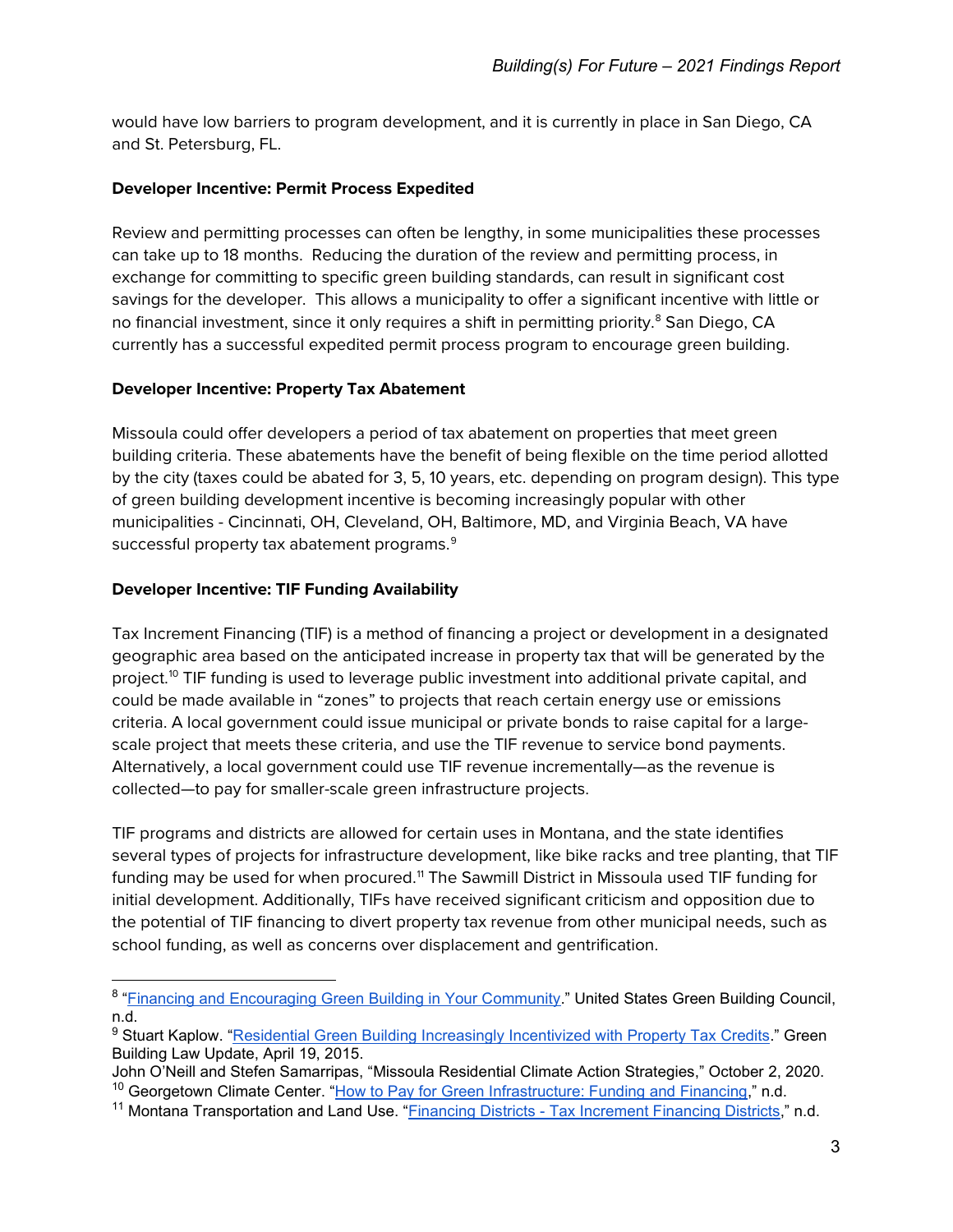# **Energy use disclosure ordinance (benchmarking and transparency)**

An energy use disclosure ordinance, or benchmarking and transparency policies, require commercial and/or residential building owners to disclose their building's energy consumption (typically via Energy Star Portfolio Manager) on an annual basis to local government. The data is then compared to buildings of a similar type and size and then made publicly available. Over the past decade, disclosure ordinances have emerged across the United States as an effective tool to boost energy efficiency in buildings and are seen as a critical first step for data-driven decision making and the creation of stronger market signals.<sup>[12](#page-3-0)</sup> They do not mandate energy efficiency or a certain building performance standard.<sup>[13](#page-3-1)</sup> For more on mandating a performance standard, see "Building energy (or emissions) performance standard" below.

Energy use disclosure ordinances are typically implemented via the passage of a local ordinance and target buildings by size and type. The size cutoff ranges across jurisdictions, though most of Missoula's peer communities apply benchmarking to buildings 25,000 sf and larger. The first step of the ordinance process is a building inventory to understand the size and use of buildings within the jurisdiction, which will help determine the appropriate building size that the program will address. For reference, the Missoula County Courthouse and Annex is 85,000 sf. Disclosure ordinances are often phased over time, and it's possible to phase them so smaller buildings are required to disclose later in the process, increasing the total number of buildings that fall under the policy.

#### **~\$17 - \$46/ MT of CO2 reduced**

Disclosure ordinances are most effective when paired with an additional policy, such as mandatory retro-commissioning or building energy performance standards (see below).

# **Building energy (or emissions) performance standards (BEPS)**

A building energy (or emissions) performance standard sets energy or emissions standards that larger multifamily and commercial buildings must meet by a certain date. In addition to a long term policy goal, such as 80% energy use intensity reduction by 2035, BEPS include interim goals that must be met along the way (e.g., 38 EUI by 2025, 34 EUI by 2030, 31 by 2035, etc.).<sup>[14](#page-3-2)</sup> Rather than increase education about a building's energy (via disclosure) or encourage energy efficiency (via an engagement campaign), BEPS *require* a standard to be met.

<span id="page-3-0"></span><sup>&</sup>lt;sup>12</sup> Natalie Mims et al., "Evaluation of U.S. Building Energy Benchmarking and Transparency Programs: [Attributes, Impacts, and Best Practices,](https://emp.lbl.gov/sites/default/files/lbnl_benchmarking_final_050417_0.pdf)" (Berkeley, CA: Lawrence Berkeley National Library, April 2017).  $13$  Ibid.

<span id="page-3-2"></span><span id="page-3-1"></span><sup>14</sup> Kimberly Cheslak, ["Implementing Building Performance Standards: Consistency Is Key,](https://newbuildings.org/implementing-building-performance-standards-consistency-is-key/)" *New Buildings Institute Codes and Policy*, September 29, 2020.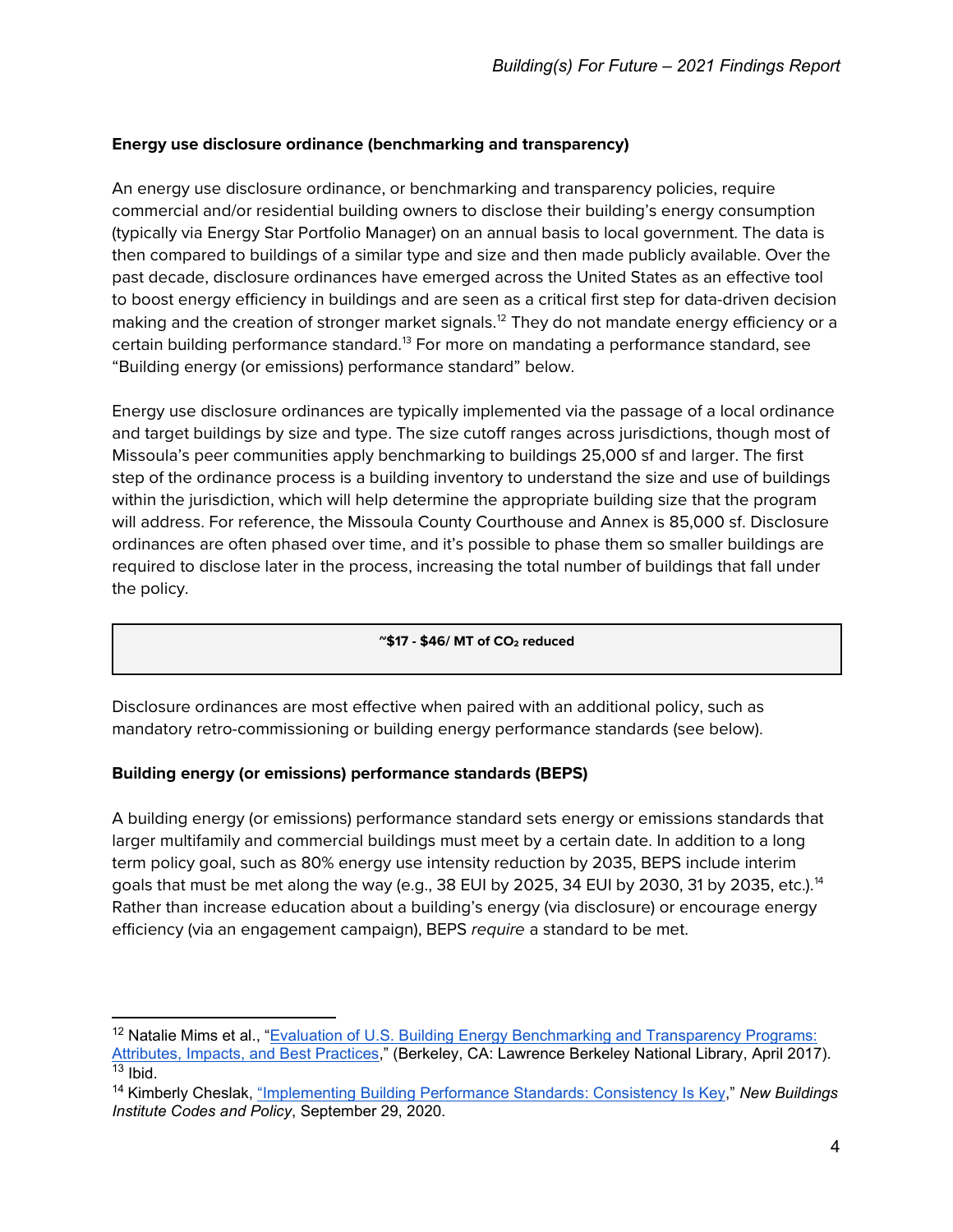BEPS are implemented via local ordinance, applying to buildings of certain sizes and types, and they phase in over time, beginning with extensive stakeholder engagement and benchmarking to define appropriate targets. These preliminary steps ensure a performance standard is not unreasonable or unrealistic. Program design should also be paired with resources such as financial incentives, financing, and technical assistance, which will be especially important for affordable housing projects that are required to comply.

Greenhouse gas reductions are a direct reflection of the specific performance standard, so the exact GHG potential for a BEPS in Missoula cannot be determined at this time. However, ACEEE projects that an average BEPS applies to ⅔ of buildings and that 30% energy savings are possible in participating buildings that must comply with these standards.<sup>[15](#page-4-0)</sup>

**A note on legality:** The legal relationship between state building codes and a building energy performance standard is murky - while local governments are not explicitly prohibited from establishing a BEPS, Governor Bullock's Climate Solutions Plan identifies BEPS in mitigation action 2K: *the State, through legislation, should explicitly allow Montana local governments to adopt building performance standards and Montana cities should adopt such standards tailored for their individual circumstances.*[16](#page-4-1) This strategy suggests it may be legally contested if Missoula pursued it prior to the state legislature taking action to explicitly allow BEPS.

#### **~\$8/MT of CO2 reduced if ⅔ buildings participate and 30% reduction in each building**

#### **High performance standards for new buildings via zoning**

While a BEPS applies to existing buildings, there is also an opportunity to mandate higher performance standards for new buildings via zoning. The City or County could mandate buildings over a certain size adhere to higher performance standards (such as LEED certification or Energy Use Intensity) through amending the zoning code. Currently, the City of Cambridge, MA and Boston, MA mandate efficiency requirements for buildings over 25,000 sf and 50,000 sf, respectively.[17](#page-4-2)

# **Mandatory retro-commissioning and/or tune-ups of commercial and/or multifamily buildings**

Mandatory retro-commissioning (RCx) requires large buildings to perform a prescribed set of operations and maintenance improvements designed to reduce building energy use every 5 years. Rather than require a certain standard be met (like BEPS), retro-commissioning requires *a set of actions be taken.* RCx programs are also implemented via local ordinance, applying to buildings of certain sizes and types, and they too phase in over time, beginning with union and

<span id="page-4-0"></span><sup>&</sup>lt;sup>15</sup> Steven Nadel and Adam Hinge, "Mandatory Building Performance Standards: A Key Policy for [Achieving Climate Goals"](https://www.aceee.org/sites/default/files/pdfs/buildings_standards_6.22.2020_0.pdf) (Washington D.C.: American Council for an Energy-Efficient Economy, June 2020).

<span id="page-4-1"></span><sup>16</sup> State of Montana. (2020). [Montana Climate Solutions Plan.](https://deq.mt.gov/Portals/112/DEQAdmin/Climate/2020-09-09_MontanaClimateSolutions_Final.pdf) Helena, MT.

<span id="page-4-2"></span><sup>&</sup>lt;sup>17</sup>Cambridge Community Development Program. ["Article 22 Green Building Requirements & Dashboard,](https://www.cambridgema.gov/CDD/zoninganddevelopment/sustainablebldgs/article22greenbldgrequirements)" n.d. and [Green Buildings,](https://www.cityofboston.gov/images_documents/Article%2037%20Green%20Buildings%20LEED_tcm3-2760.pdf) Pub. L. No. Article 37 (n.d.).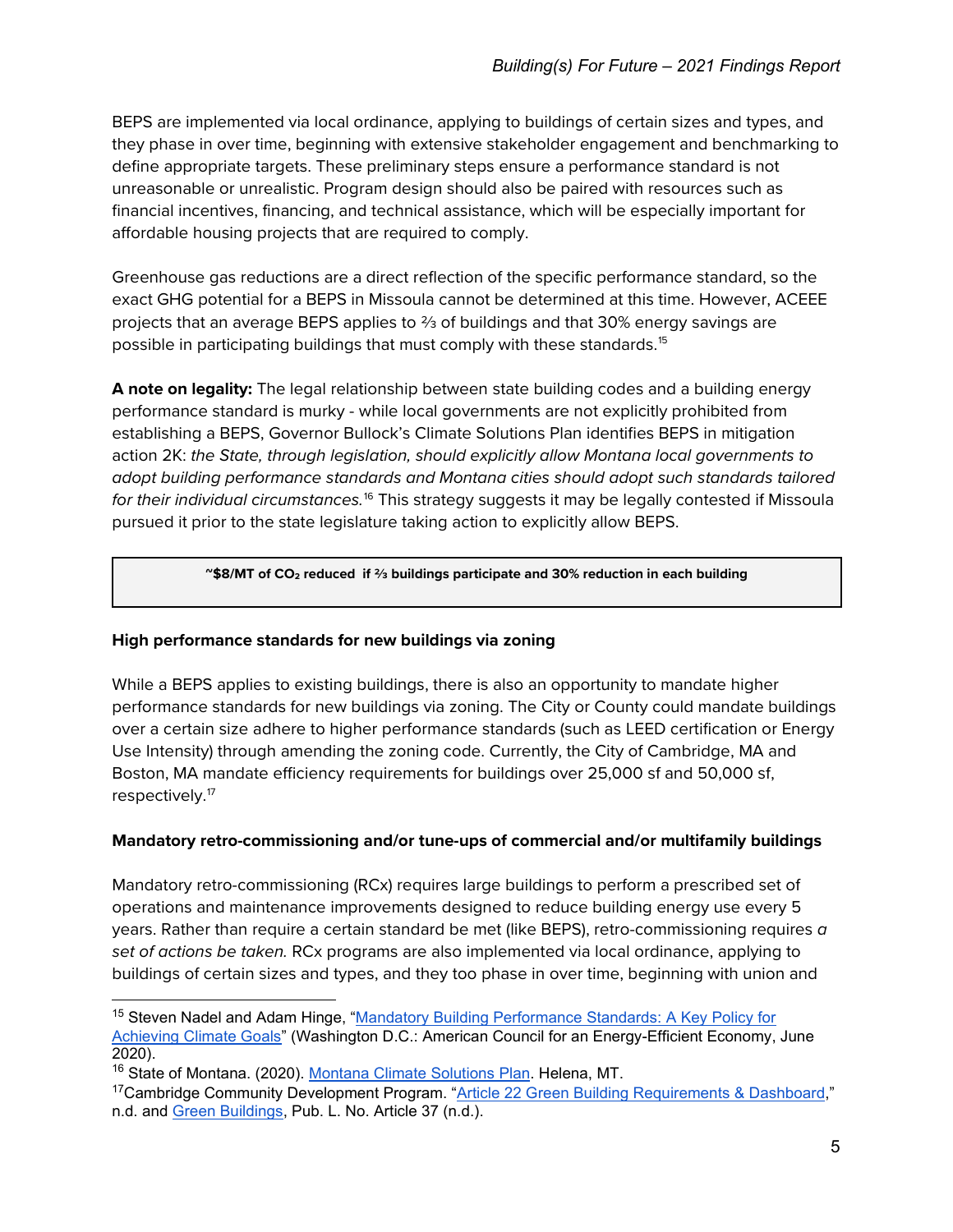trade group engagement and cost studies of retro-commissioning in publicly owned buildings. These steps help ensure that the required actions are not too costly to property owners. Program design should also be paired with a suite of financial incentives and technical support. Studies estimate that mandatory retro-commissioning can achieve whole-building energy savings of  $^{\prime\prime}$ 15%.<sup>[18](#page-5-0)</sup>

#### **~\$27/MT of CO2 reduced if ⅔ buildings participate and 15% reduction in each building**

# **Voluntary stretch code[19](#page-5-1)**

A stretch code is a code or alternative compliance path that is more aggressive than base code, resulting in buildings that achieve higher energy savings.<sup>[20](#page-5-2)</sup> The state of Montana allows localities to adopt voluntary stretch energy building codes, but they cannot require projects to adhere to this higher performance code.<sup>[21](#page-5-3)</sup> While it is not legal to require adherence to a stretch code at this time, the Montana Climate Solutions Plan identifies this as a key mitigation strategy.

Regardless of whether they are mandatory or voluntary, stretch codes provide an opportunity to train the building and development communities in advanced practices before the underlying energy code is improved and help accelerate market acceptance and adoption of more stringent energy efficiency codes in the future.<sup>[22](#page-5-4)</sup> Depending on the stretch code itself, buildings that adhere to the stretch code could perform 20% - 40% better than the base code. Stretch codes are most effective when paired with incentives.

# **Energy savings competition**

An energy savings competition could encourage local businesses, homeowners, and renters to reduce their energy consumption. Program design of such competitions varies greatly, and Missoula would need to engage all relevant stakeholders when identifying the details of a Missoula based competition. Generally speaking, competitions measure the change in participants' energy use from before the competition to during the competition and provide prizes to winners, utilizing online software to engage participants and track results via a public leaderboard or dashboard.<sup>[23](#page-5-5)</sup> Missoula would not be the first Montana community to design an

<span id="page-5-0"></span><sup>&</sup>lt;sup>18</sup> Dan York et al., "Frontiers of Energy Efficiency: Next Generation Programs Reach for High Energy [Savings"](https://www.aceee.org/sites/default/files/publications/researchreports/u131.pdf) (Washington, D.C.: American Council for an Energy-Efficient Economy, January 2013).

<span id="page-5-1"></span> $19$  In 2018, the Missoula City Council passed [Resolution 8250](https://www.ci.missoula.mt.us/DocumentCenter/View/42847/Resolution-8250?bidId=) to instruct staff to investigate the feasibility of a stretch code and if practical, develop a voluntary, incentive based stretch code for Missoula. <sup>20</sup> ["Stretch Codes,"](https://newbuildings.org/code_policy/utility-programs-stretch-codes/stretch-codes/) *New Buildings Institute*, n.d..

<span id="page-5-3"></span><span id="page-5-2"></span> $21$  In some states, such as Massachusetts, the state allows local jurisdictions to vote on whether or not they would like to require the stretch code instead of the base code. For more information, see: State of Massachusetts, "Building Energy Code: Summary of State Building Energy Codes Including the Stretch Code."

<span id="page-5-4"></span><sup>22</sup> ["Stretch Codes,"](https://newbuildings.org/code_policy/utility-programs-stretch-codes/stretch-codes/) *New Buildings Institute*, n.d..

<span id="page-5-5"></span><sup>&</sup>lt;sup>23</sup> Ariel Drehobl, Maxine Chikumbo, and Kate Tanabe. "Reducing Energy Waste through Municipally Led [Behavior Change Programs."](https://www.aceee.org/sites/default/files/publications/researchreports/u1810.pdf) Washington, D. C.: American Council for an Energy-Efficient Economy, November 2018.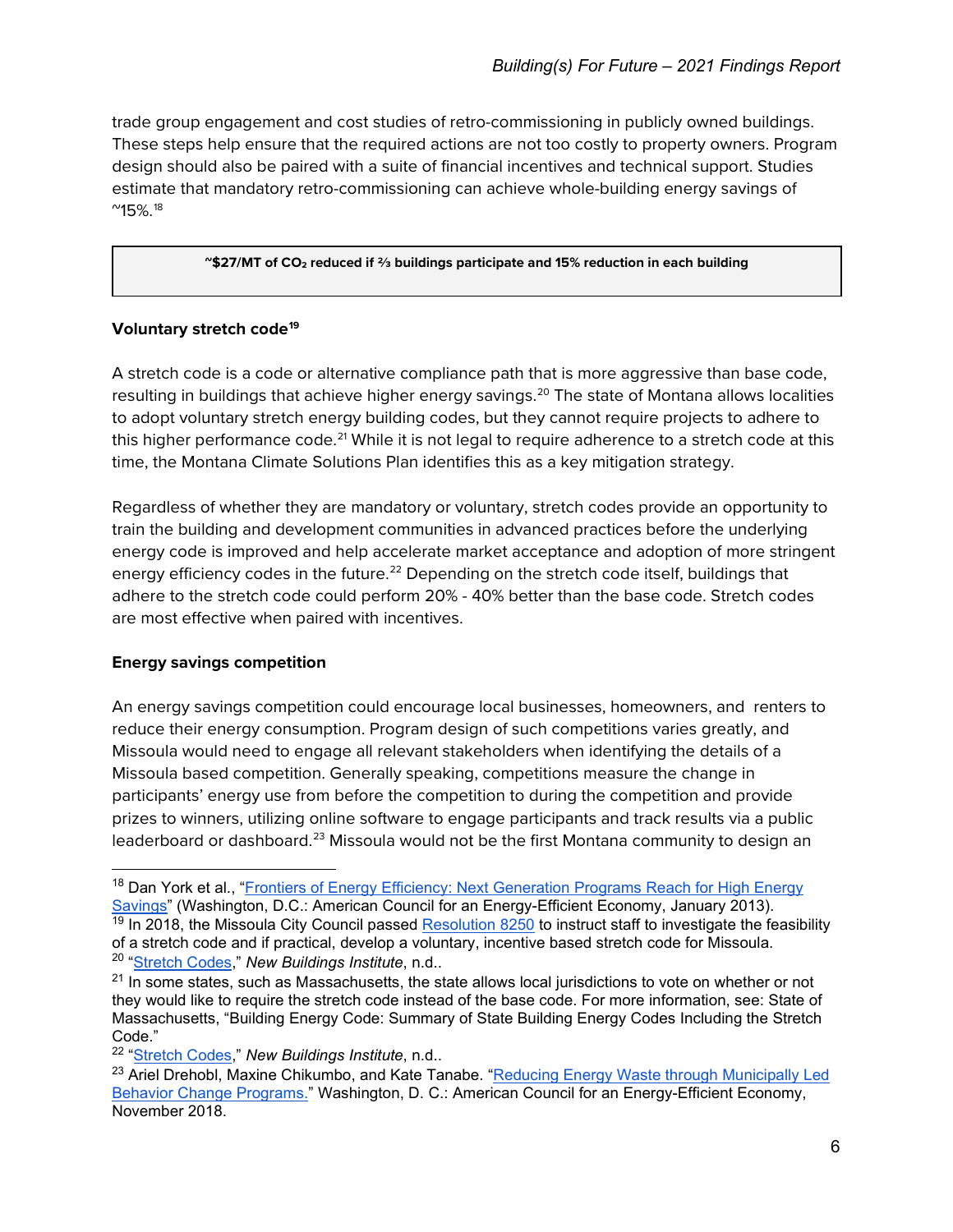energy savings competition: Bozeman, MT hosted the "Energy Smackdown" competition in 2015.[24](#page-6-0)

In a review of energy savings competitions, they were found to achieve, on average, a 5% reduction in electricity usage.<sup>25</sup> If paired with other incentives that could make whole home retrofits possible, energy savings could be much more substantial. Rutland NeighborWorks in Vermont spearheaded a program that allowed 5% of residences to undergo a comprehensive retrofit, which led to 30% savings in each household.<sup>[26](#page-6-2)</sup> For an energy savings competition to be most effective, it needs to be paired with other resources, such as robust customer service: a recent study by Vine and Jones found that competition alone was not sufficient to achieve energy usage reductions.<sup>[27](#page-6-3)</sup>

# **Energy efficiency "bulk buy"**

A bulk buy program is when a local government makes a bulk purchase of high efficiency products (heat pumps, LED light bulbs, etc.) and then provides them to citizens at a below market cost to fill gaps in existing rebate and incentive programs.<sup>[28](#page-6-4)</sup> This could reduce the upfront cost of high efficiency heating and lighting systems for property owners interested in improving the energy efficiency and property value of their assets. Such a purchase could be made in collaboration with other Montana cities to drive down cost and amplify benefits.<sup>[29](#page-6-5)</sup> Ann Arbor, MI recently identified it as a top strategy to meeting their city's carbon neutrality goal, with an estimated cost of \$3.92/MT of  $CO<sub>2</sub>$  reduced and strong health, economic, and equity co-benefits.<sup>[30](#page-6-6)</sup>

**~\$4/ MT of CO2 reduced[31](#page-6-7)**

# **Eco-District**

Eco-Districts are district-level projects that bring together an area or neighborhood's stakeholders to design and implement ambitious projects with outcomes in equity, resilience, and climate mitigation. There are currently 11 certified Eco-Districts (Atlanta, Austin, Boston, Denver, Pittsburgh, Portland, Rochester, Santa Monica, Seattle, and Toronto), and they have been shown to lead market transformation by showcasing innovative development projects. The Eco-District

<span id="page-6-0"></span><sup>&</sup>lt;sup>24</sup> Montana Right Now. ["City Launches Bozeman Energy Smackdown,"](https://www.montanarightnow.com/news/city-launches-bozeman-energy-smackdown/article_2f86b8ab-8b22-5a4a-a043-5c1aff7bedb7.html) May 29, 2015.

<span id="page-6-1"></span><sup>&</sup>lt;sup>25</sup> Edward Vine and Christopher Jones, "A Review of Energy Reduction Competitions: What Have We [Learned?"](https://uc-ciee.org/ciee-old/downloads/Competitions%20CIEE%20Report.pdf) (Berkeley, CA: California Institute for Energy and Environment, May 2015), p. v.  $26$  Ibid.

<span id="page-6-3"></span><span id="page-6-2"></span> $27$  Ibid.

<span id="page-6-4"></span><sup>&</sup>lt;sup>28</sup> ["A2Zero: Ann Arbor's Living Carbon Neutrality Plan,](https://www.a2gov.org/departments/sustainability/Carbon-Neutrality/Documents/A2Zero-Climate-Action-Plan-_3.0.pdf)" April 2020.

<span id="page-6-5"></span> $^{29}$  Bozeman has identified "Increase energy efficiency in existing buildings" as a top strategy in their recent climate plan. For more information, see: City of Bozeman, MT, ["Bozeman Climate Plan"](http://weblink.bozeman.net/WebLink8/0/doc/228833/Electronic.aspx) (City of Bozeman, MT, 2020).

<span id="page-6-6"></span><sup>30</sup> ["A2Zero: Ann Arbor's Living Carbon Neutrality Plan,](https://www.a2gov.org/departments/sustainability/Carbon-Neutrality/Documents/A2Zero-Climate-Action-Plan-_3.0.pdf)" April 2020.

<span id="page-6-7"></span> $31$  Ibid.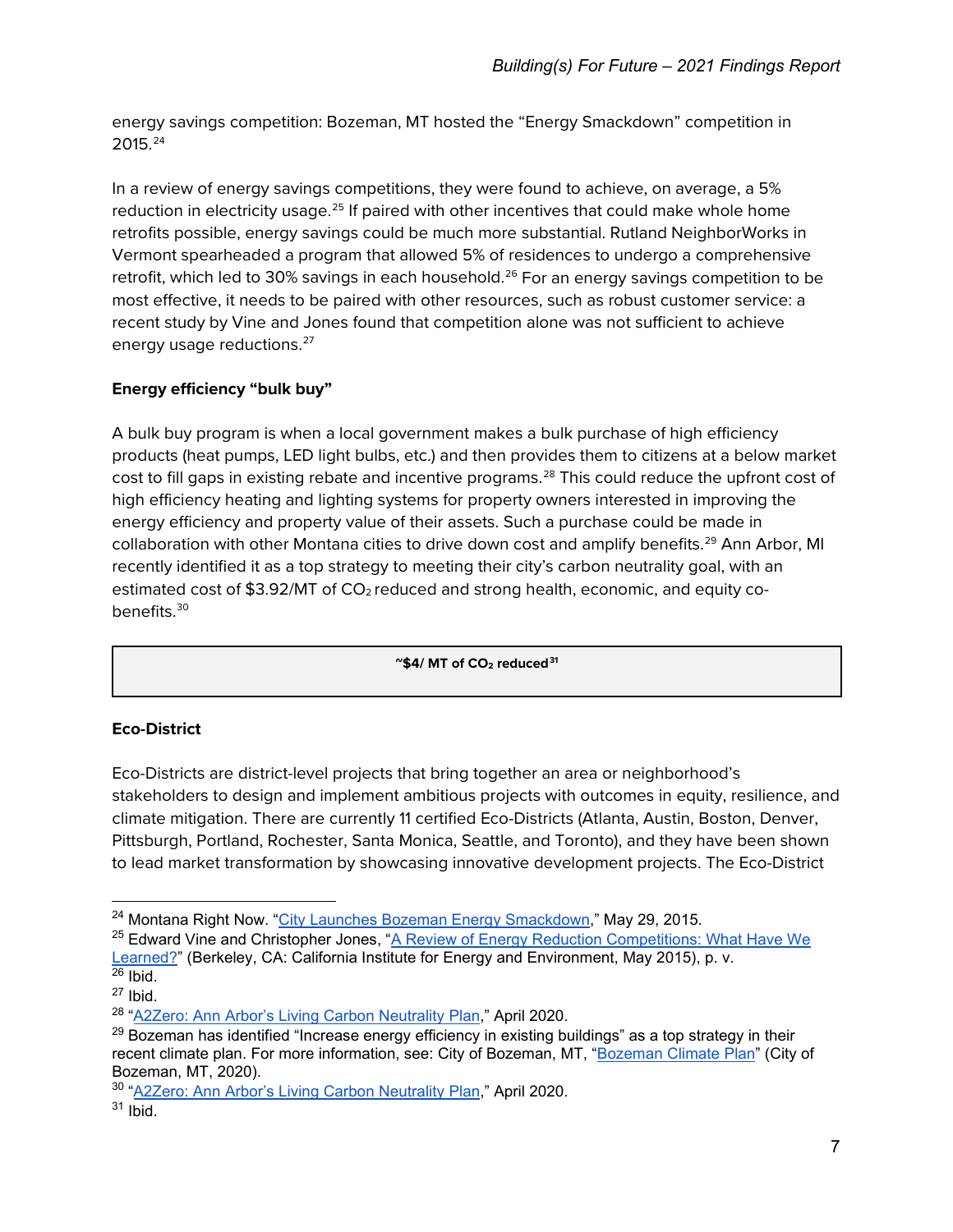certification provides a unique branding opportunity that would earn recognition across the county. Project level details would be determined by involved stakeholders; if Missoula were to pursue establishing an Eco-District, it would first need to identify an area where substantial new development is occurring and gauge the interest of local property owners. The 2019 Downtown Missoula Master Plan identified establishing an Eco-District as a strategy to consider.<sup>[32](#page-7-0)</sup>

# **Flagship projects**

In contrast to establishing an Eco-District, flagship projects could be built city and county-wide. Flagship projects may represent a range of "going beyond what's expected," such as including a deconstruction plan, going all-electric, reducing embodied carbon, or lowering energy use intensity from a business as usual building. Ideally, these projects would coincide with buildings that are already high profile in Missoula, such as the renovation of the old public library or the federal building. A recognition process would be critical to supporting flagship projects and could be recognized through a variety of methods, such as an online "story map", recognition placards, or a building tour (online or in person).<sup>[33](#page-7-1)</sup> The marketing campaign can serve multiple purposes, including community education, virtue signaling that this is a priority for Missoula, and recognition of project partners.

# **Energy savings competition**

An energy savings competition could encourage local businesses, homeowners, and renters to reduce their energy consumption. Program design of such competitions varies greatly, and Missoula would need to engage all relevant stakeholders when identifying the details of a Missoula based competition. Generally speaking, competitions measure the change in participants' energy use from before the competition to during the competition and provide prizes to winners, utilizing online software to engage participants and track results via a public leaderboard or dashboard.<sup>[34](#page-7-2)</sup> Missoula would not be the first Montana community to design an energy savings competition: Bozeman, MT hosted the "Energy Smackdown" competition in 2015.[35](#page-7-3)

In a review of energy savings competitions, they were found to achieve, on average, a 5% reduction in electricity usage.<sup>36</sup> If paired with other incentives that could make whole home retrofits possible, energy savings could be much more substantial. Rutland NeighborWorks in Vermont spearheaded a program that allowed 5% of residences to undergo a comprehensive retrofit, which led to 30% savings in each household.<sup>[37](#page-7-5)</sup> For an energy savings competition to be

<span id="page-7-0"></span> $32$  "<u>Downtown Missoula Master Plan</u>." Missoula, MT: City of Missoula, November 4, 2019.<br><sup>33</sup> For an example of an online story map, see Climate Smart Missoula's Energy Stories.

<span id="page-7-1"></span>

<span id="page-7-2"></span><sup>&</sup>lt;sup>34</sup> Ariel Drehobl, Maxine Chikumbo, and Kate Tanabe. "Reducing Energy Waste through Municipally Led [Behavior Change Programs."](https://www.aceee.org/sites/default/files/publications/researchreports/u1810.pdf) Washington, D. C.: American Council for an Energy-Efficient Economy, November 2018.

<span id="page-7-3"></span><sup>35</sup> Montana Right Now. ["City Launches Bozeman Energy Smackdown,"](https://www.montanarightnow.com/news/city-launches-bozeman-energy-smackdown/article_2f86b8ab-8b22-5a4a-a043-5c1aff7bedb7.html) May 29, 2015.

<span id="page-7-5"></span><span id="page-7-4"></span><sup>&</sup>lt;sup>36</sup> Edward Vine and Christopher Jones, "A Review of Energy Reduction Competitions: What Have We [Learned?"](https://uc-ciee.org/ciee-old/downloads/Competitions%20CIEE%20Report.pdf) (Berkeley, CA: California Institute for Energy and Environment, May 2015), p. v.  $37$  Ibid.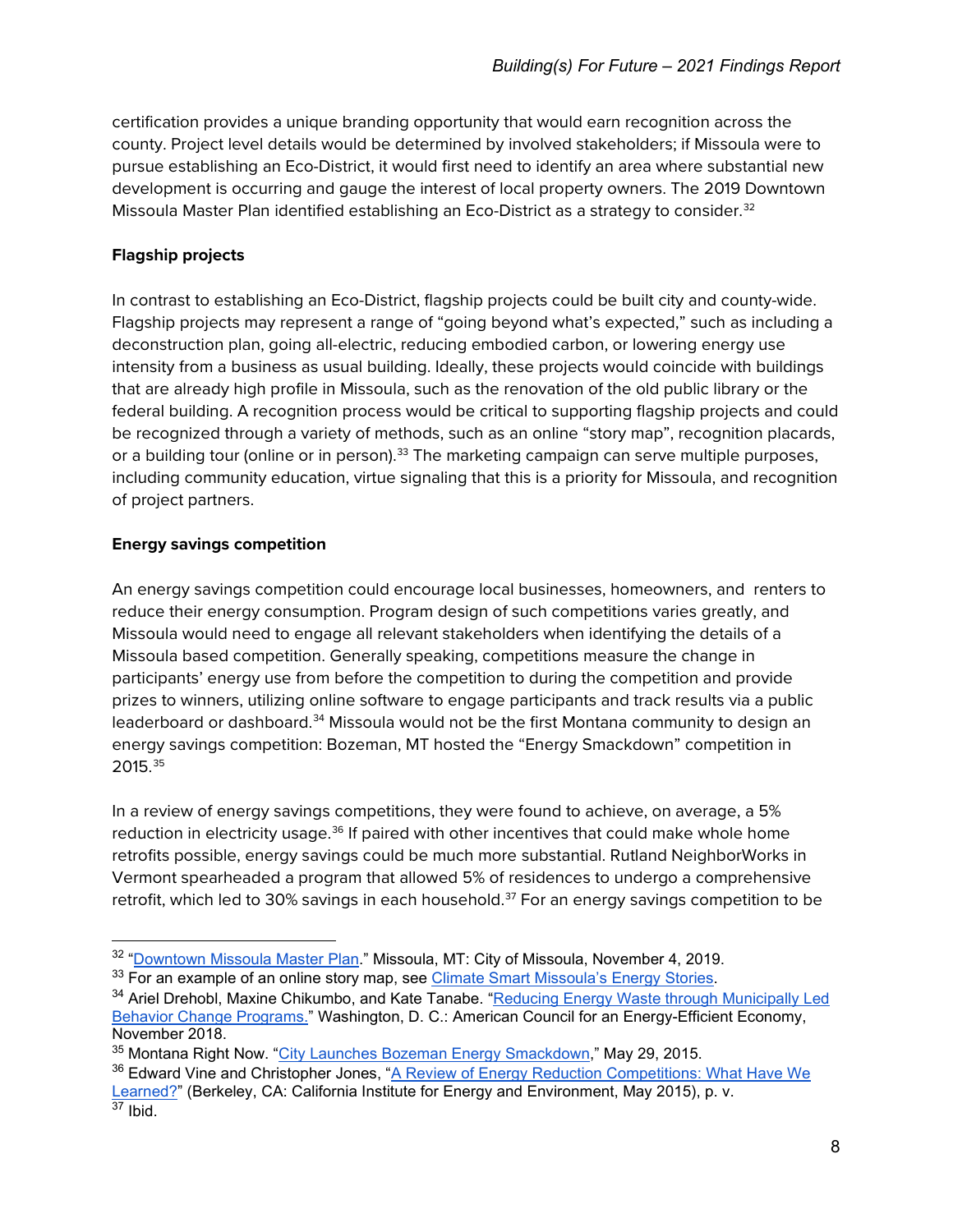most effective, it needs to be paired with other resources, such as robust customer service: a recent study by Vine and Jones found that competition alone was not sufficient to achieve energy usage reductions.<sup>[38](#page-8-0)</sup>

# **Home energy disclosure at time of purchase or rent (energy use label)**

Energy bills are a significant household expense, and yet prospective homebuyers and renters are typically unable to factor this information into their decision making. Unless a prospective buyer specifically requests utility data, it is rarely provided.<sup>[39](#page-8-1)</sup> Requiring all units to include an energy use label at time of sale would allow homebuyers to make better informed decisions. A home energy label provides information about a property's energy consumption and costs, plus recommendations for cost-effective energy saving improvements. While there are several rating systems available, the Department of Energy's Home Energy Score has become popular because of its simplified approach that makes it easy for home buyers and sellers to make comparisons across properties.<sup>[40](#page-8-2)</sup> Bozeman has identified this as a strategy in their most recent climate action plan, and they cite the Department of Energy's Better Buildings Initiative's research that energy efficient certified homes sell faster and for 4 to 6% more.<sup>[41](#page-8-3)</sup> While initial results from home energy disclosure policies in Portland, OR, Berkeley, CA, and Santa FE, NM are promising, more data is needed to assess the energy reductions that come with home energy disclosure and labeling.<sup>[42](#page-8-4)</sup>

### **Residential energy conservation ordinance**

A residential energy conservation ordinance (RECO) requires prospective sellers or buyers to perform a set of energy efficiency improvements, many of which would be low-cost improvements. Ideally, a RECO is paired with technical assistance and rebate programs to reduce costs for the homeowner. These ordinances could result in 10 - 20% energy savings for the average home, but savings will vary based upon required measures.<sup>[43](#page-8-5)</sup> It may increase the listing price for the home, though this may be offset by the lower utility bills for the life of the house. Burlington, VT, San Francisco, CA, and Berkeley, CA each have adopted a RECO.<sup>[44](#page-8-6)</sup>

# **Retrofit assistance program**

A retrofit assistance program would be a new local government program for homeowners that provides grants or low-interest rate loans to perform energy efficiency upgrades. Size and terms

<span id="page-8-0"></span><sup>38</sup> Ibid.

<span id="page-8-1"></span><sup>&</sup>lt;sup>39</sup> City of Bozeman, MT, ["Bozeman Climate Plan"](http://weblink.bozeman.net/WebLink8/0/doc/228833/Electronic.aspx) (City of Bozeman, MT, 2020).

<span id="page-8-2"></span><sup>40</sup> American Council for an Energy-Efficient Economy. ["Home Energy Efficiency Policies: Ratings,](https://www.aceee.org/sites/default/files/pdf/topic-home-energy-assessment.pdf)  [Assessments, Labels, and Disclosure."](https://www.aceee.org/sites/default/files/pdf/topic-home-energy-assessment.pdf) Washington D.C.: American Council for an Energy-Efficient Economy, October 2018.

<span id="page-8-3"></span><sup>41</sup> City of Bozeman, MT, ["Bozeman Climate Plan"](http://weblink.bozeman.net/WebLink8/0/doc/228833/Electronic.aspx) (City of Bozeman, MT, 2020).

<span id="page-8-4"></span><sup>42</sup> American Council for an Energy-Efficient Economy. "Home Energy [Efficiency Policies: Ratings,](https://www.aceee.org/sites/default/files/pdf/topic-home-energy-assessment.pdf)  [Assessments, Labels, and Disclosure."](https://www.aceee.org/sites/default/files/pdf/topic-home-energy-assessment.pdf) Washington D.C.: American Council for an Energy-Efficient Economy, October 2018.

<span id="page-8-5"></span><sup>&</sup>lt;sup>43</sup> John O'Neill and Stefen Samarripas, "Missoula Residential Climate Action Strategies," October 2, 2020.

<span id="page-8-6"></span> $44$  Ibid.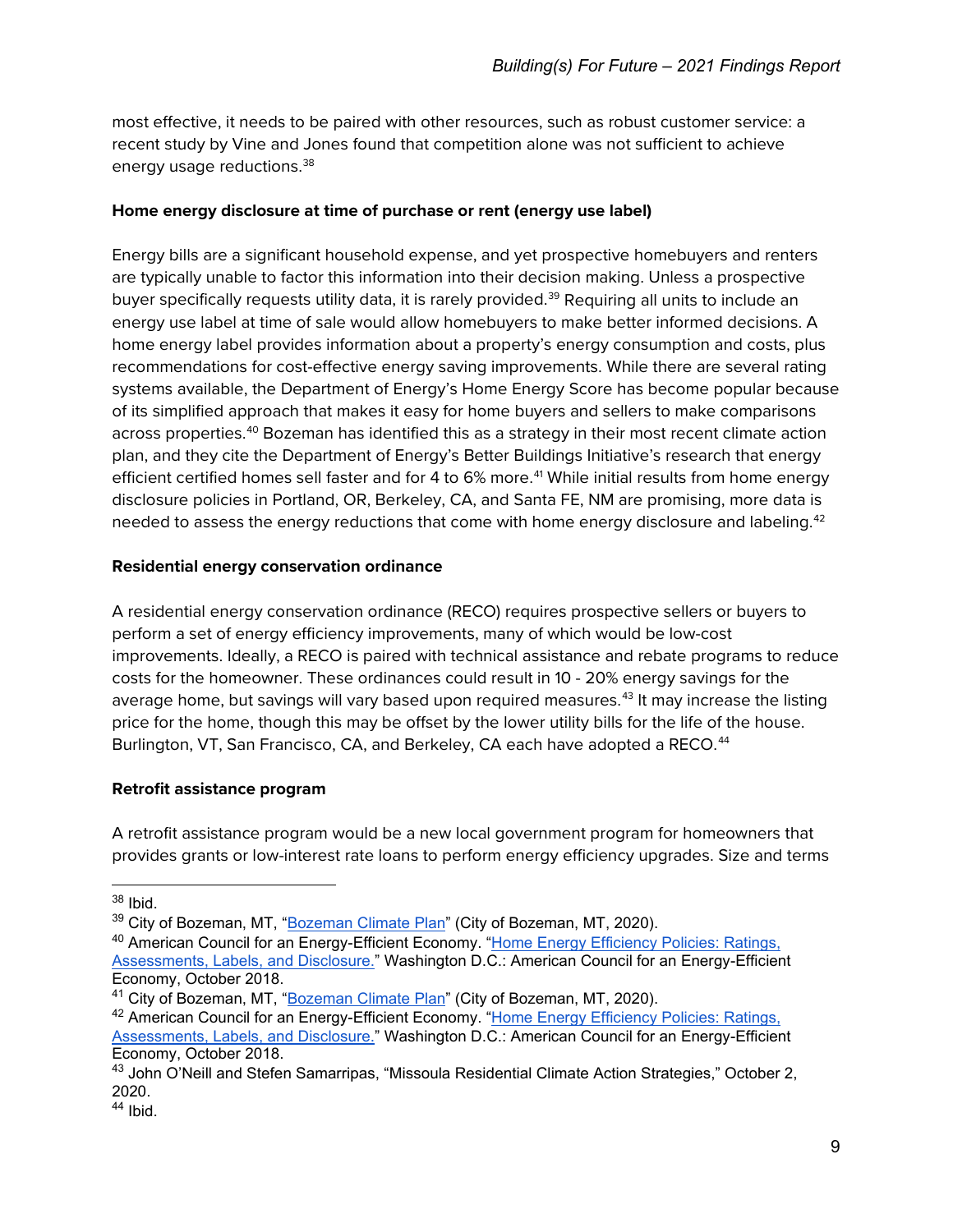of the grants or loans would be determined at a later stage, though existing programs in Boulder, CO, Minneapolis, MN, Milwaukee, WI, Dallas,TX and Chicago, IL focus on both the health and safety upgrades that are needed before energy efficiency upgrades are possible, as well as the energy efficiency upgrades themselves. They also often include no-sell or affordability covenants for those accepting the funds in order to preserve existing affordable housing. Programs should be designed in tandem with, and promoted to, low-income residents who are unable to access traditional financing for efficiency projects. Funding for such a program could come from a variety of sources, such as Community Development Block Grants (CDBG), HOME Investment Partnerships Program (HOME), Affordable Housing Trust Fund, or other local funds. ACEEE estimates 20 - 25% residential energy savings can result from this type of program, and it is especially impactful for improving the health, comfort, and safety of marginalized residents<sup>[45](#page-9-0)</sup>

# **Rental certification program with energy efficiency requirements**

A rental certification program would attach energy efficiency requirements to the process of acquiring or renewing a rental property owner's certificate of occupancy or business license (such a registry program does not currently exist in Missoula.) The certification program requires local government to establish a rental property registry, and all rental properties must meet a minimum energy efficiency rate or perform a prescriptive list of actions before receiving a rental license. With financial incentives, technical assistance, and flexible compliance pathways, a rental certification program can mitigate increases in rent that may come with property improvements. The city of Bozeman identified this as a top strategy in their recent climate action plan, and Boulder, CO and Ann Arbor, MI currently have successful programs in place. According to ACEEE, 10 - 30% energy savings are possible across rental properties.<sup>[46](#page-9-1)</sup> It may not necessarily save renters money if the cost of the improvement is passed on to them as a rent increase, though it would result in reduced monthly utility bills as well as improved comfort inside of the home.

# **Renewable energy for renters**

Increasing renters' access to clean energy can be accomplished via Missoula's 100% clean electricity efforts, specifically:

**• Solar-ease expansion.** Solar-ease is the community campaign to encourage residents and businesses to go solar. It has so far not focused on landlords and tenants, though this could be an opportunity for expansion of existing outreach efforts. Because the landlord would incur the initial capital costs and the benefits would be reaped by the tenants through lower utility bills, a green lease (a lease that helps align tenant and landlord interests for investments in energy efficiency) would likely need to be developed in order to better share costs between the landlord and tenant.

<span id="page-9-0"></span><sup>45</sup> John O'Neill and Stefen Samarripas, "Missoula Residential Climate Action Strategies," October 2, 2020.

<span id="page-9-1"></span><sup>46</sup> John O'Neill and Stefen Samarripas, "Missoula Residential Climate Action Strategies," October 2, 2020.